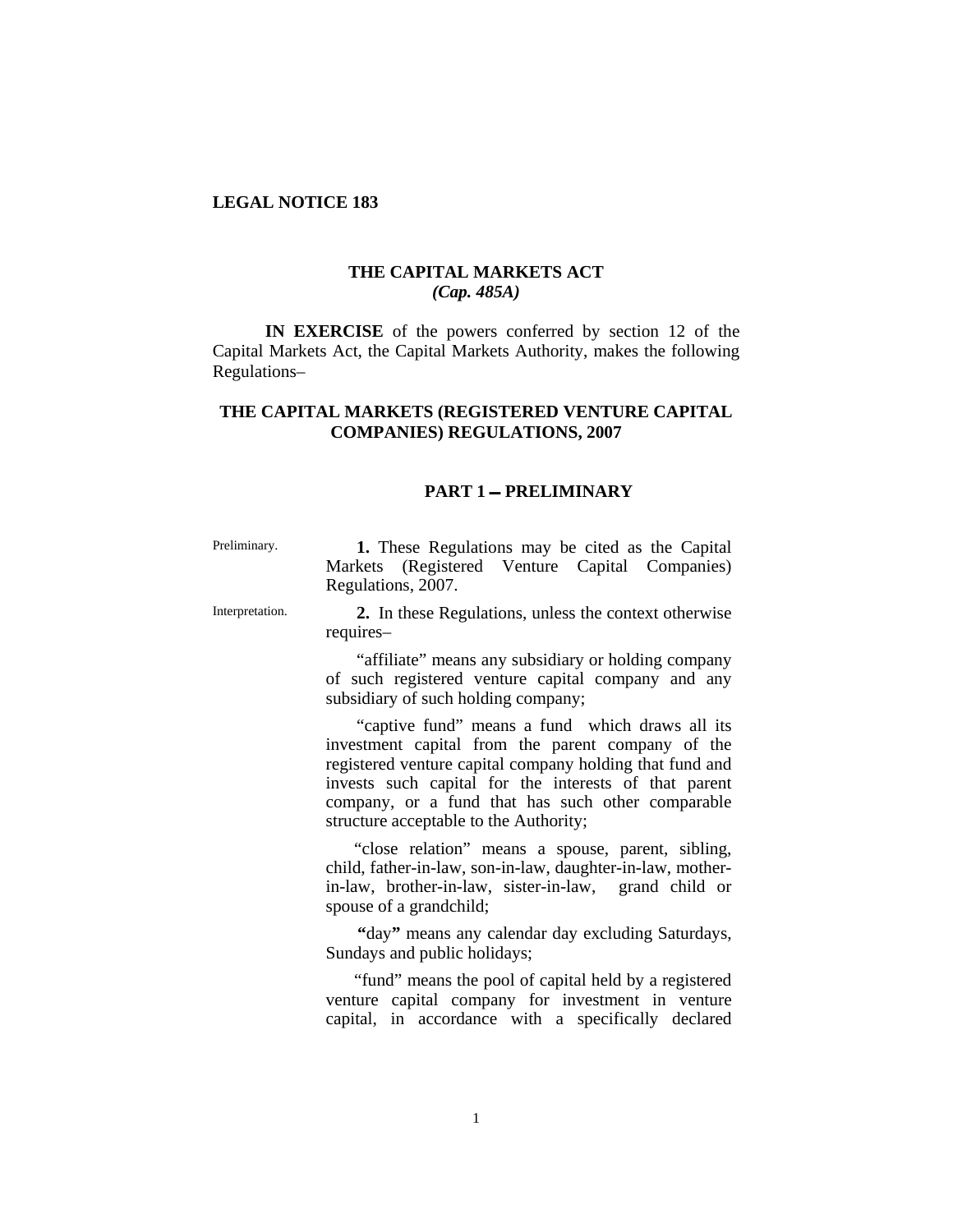investment policy;

 "fund manager" means a company that manages the funds and investments of a registered venture capital company;

 "fund of funds" means a fund (as defined) that exclusively invests in other venture capital companies;

<sup>"</sup>Income Tax Rules" means the Income Tax (Venture<br>
Consisted Generalism Distant 2007. Capital Company) Rules 1997;

"independent director" means a director who–

- (i) is not and has not been in the employment of the registered venture capital company in an executive capacity within the five year period preceding the date of application;
- (ii) is not associated to an adviser or consultant to the registered venture capital company or a member of the registered venture capital company's senior management or a significant customer or supplier to the registered venture capital company or with an entity that receives significant contributions from the registered venture capital company or a venture capital enterprise in which the registered venture capital company is invested or within a period of five years preceding the date of the application, has not had any business relationship with the registered venture capital company (other than service as a director);
- (iii) has no personal service contract(s) with any of the shareholders, directors, or members of the senior management of the registered venture capital company;
- (iv) is not employed by a company at which an executive officer of the registered venture capital company serves as a director; or
- (v) is not a close relation of any person described above.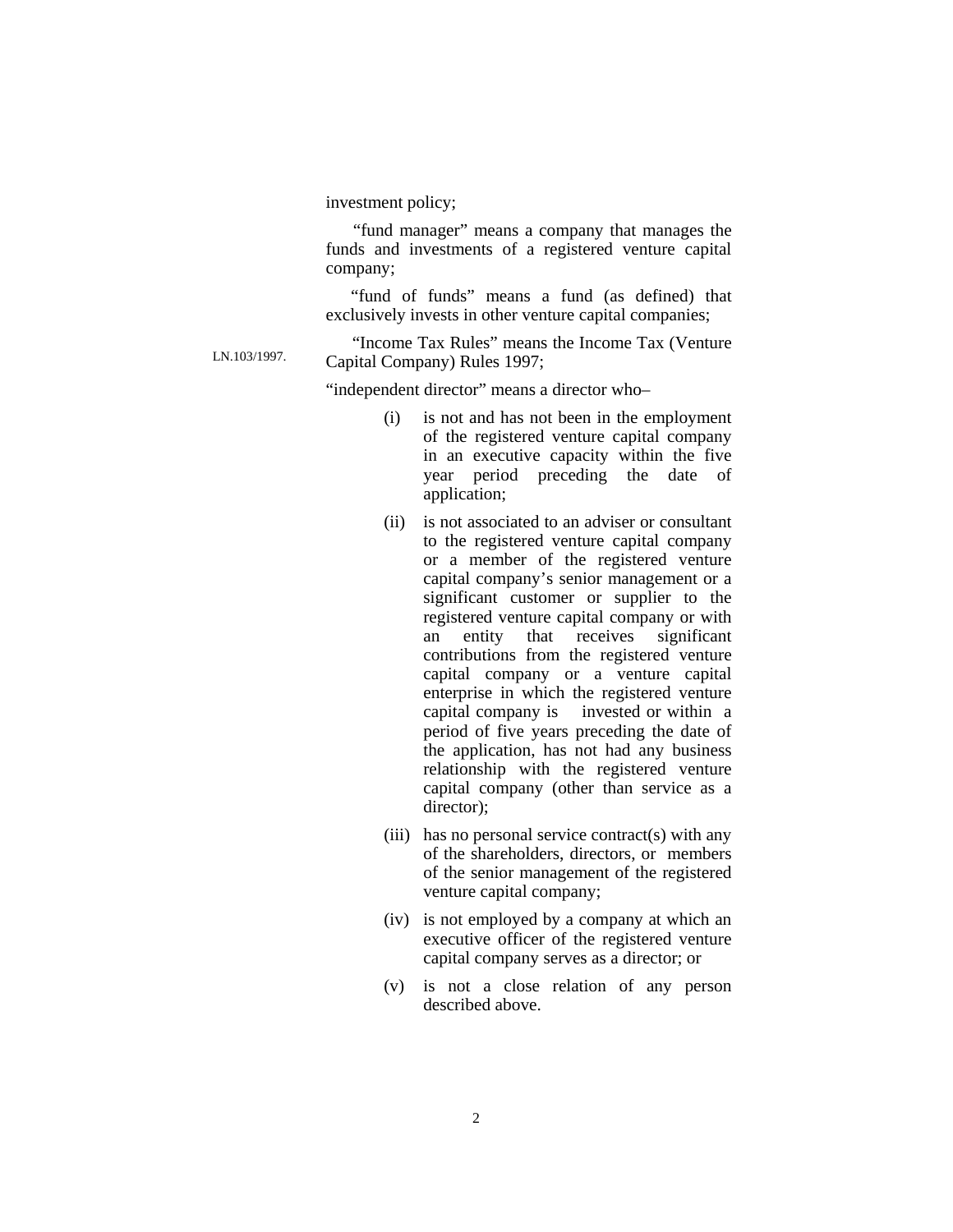"independent fund" means a fund which draws its investment funds from investors generally and is independently invested and managed or a fund that has such other comparable structure acceptable to the Authority;

"mid-stage financing" means investment by a registered venture capital company in an eligible venture capital enterprise in the form of-

- (a) capital expenditure or working capital to support and promote commercialization of technology or product;
- (b) additional capital expenditure or working capital to increase production capacity, marketing or product development; or
- (c) funding for an eligible venture capital enterprise expecting to be listed on a stock exchange;

 "registered venture capital company" means a venture capital company registered as such by the Authority;

 "seed-capital financing" means financing provided by a registered venture capital company for the purpose of research, assessment and development of an initial concept or prototype for product development and initial marketing;

 "semi-captive fund" means a fund which draws its investment capital from both the parent of the registered venture capital company holding it and other investors, but invests primarily in line with the interests of that parent or that has such other comparable structure acceptable to the Authority;

 "small and medium size business" means a business enterprise which at the time of first investment by the registered venture capital company has assets with a market value or annual turnover of less than Five Hundred Million shillings;

 "start-up financing" means financing provided by a registered venture capital company for the purpose of commencing operations, production or implementation of a concept or prototype where a venture capital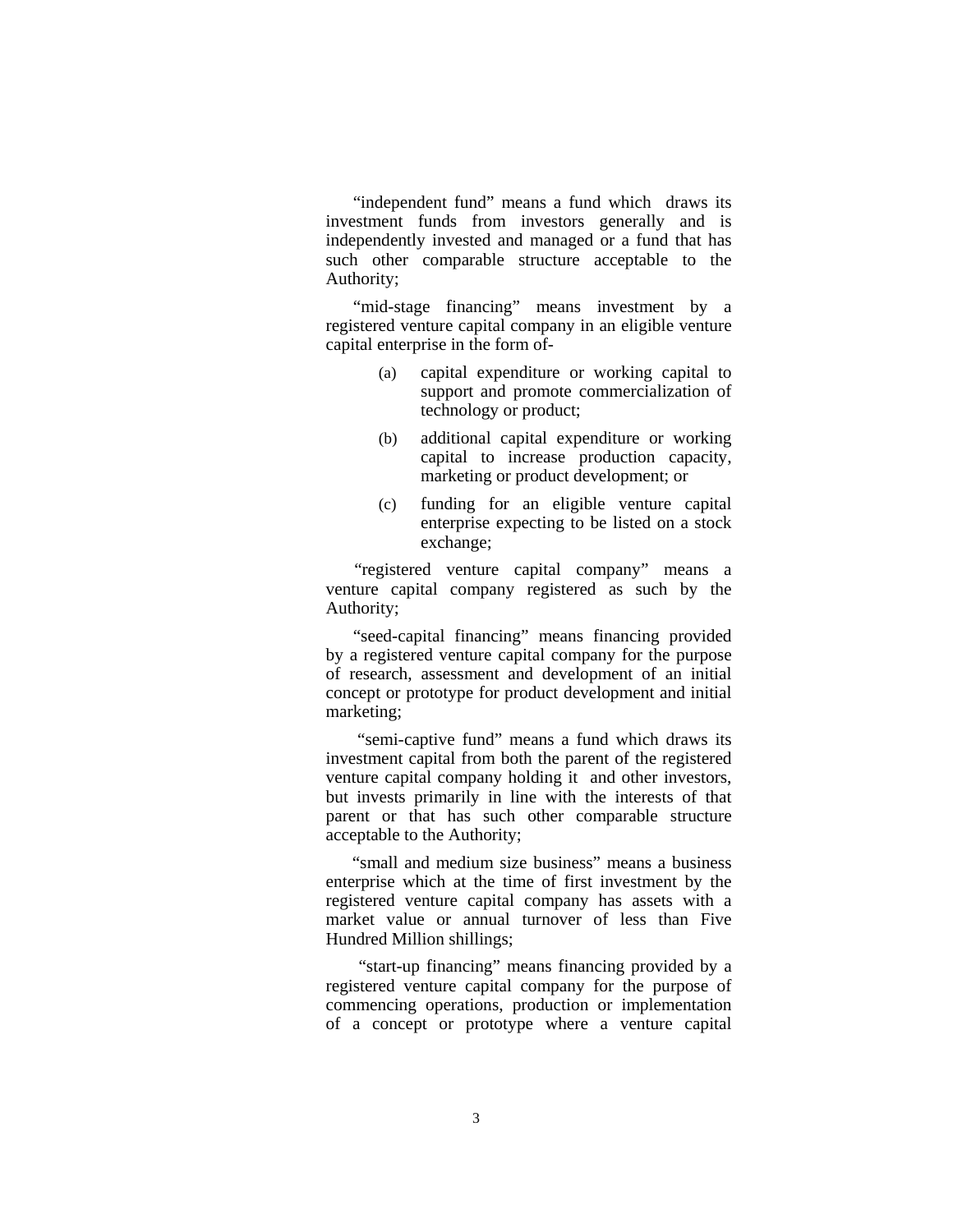enterprise has completed the seed stage of development;

 "subsidiary financing" means financing provided for the purchase by one registered venture capital company of the entire or part of the equity interests of another registered venture capital company in an eligible venture capital enterprise to allow for total or partial exit by the latter;

 "substantial interest" means a cumulative of both direct and indirect holding of twelve and one half percent or more in the equity of a venture capital enterprise;

"venture capital company" means a company<br>Cap. 486. The incorporated under the Companies Act with the numeru incorporated under the Companies Act with the primary objective of providing substantial risk capital to small and medium size businesses in Kenya through equity, quasi-equity investments or other instruments whether convertible into equity or not as well as managerial or technical expertise to such business entities;

"venture capital enterprise" means a small or<br>Cap. 486. "The medium sized business entity incorporated under the medium sized business entity incorporated under the Companies Act which is in need of venture capital investment for purposes of financing a new product or for expansion of the business entity;

#### **PART II – ELIGIBILITY**

**3.** A venture capital company shall be entitled upon making an application to the Authority in the prescribed form and on payment of the prescribed fee to be registered under these Regulations as a registered venture company if it has–

- Cap. 486. (a) been duly incorporated under the Companies Act as a company limited by shares ;
	- (b) as its principal object the provision of risk capital to small and medium size businesses in Kenya;
	- (c) a minimum paid up share capital of one hundred million shillings;
	- (d) a minimum fund of one hundred million shillings;
	- (e) audited financial statements for the three

Eligibility Requirements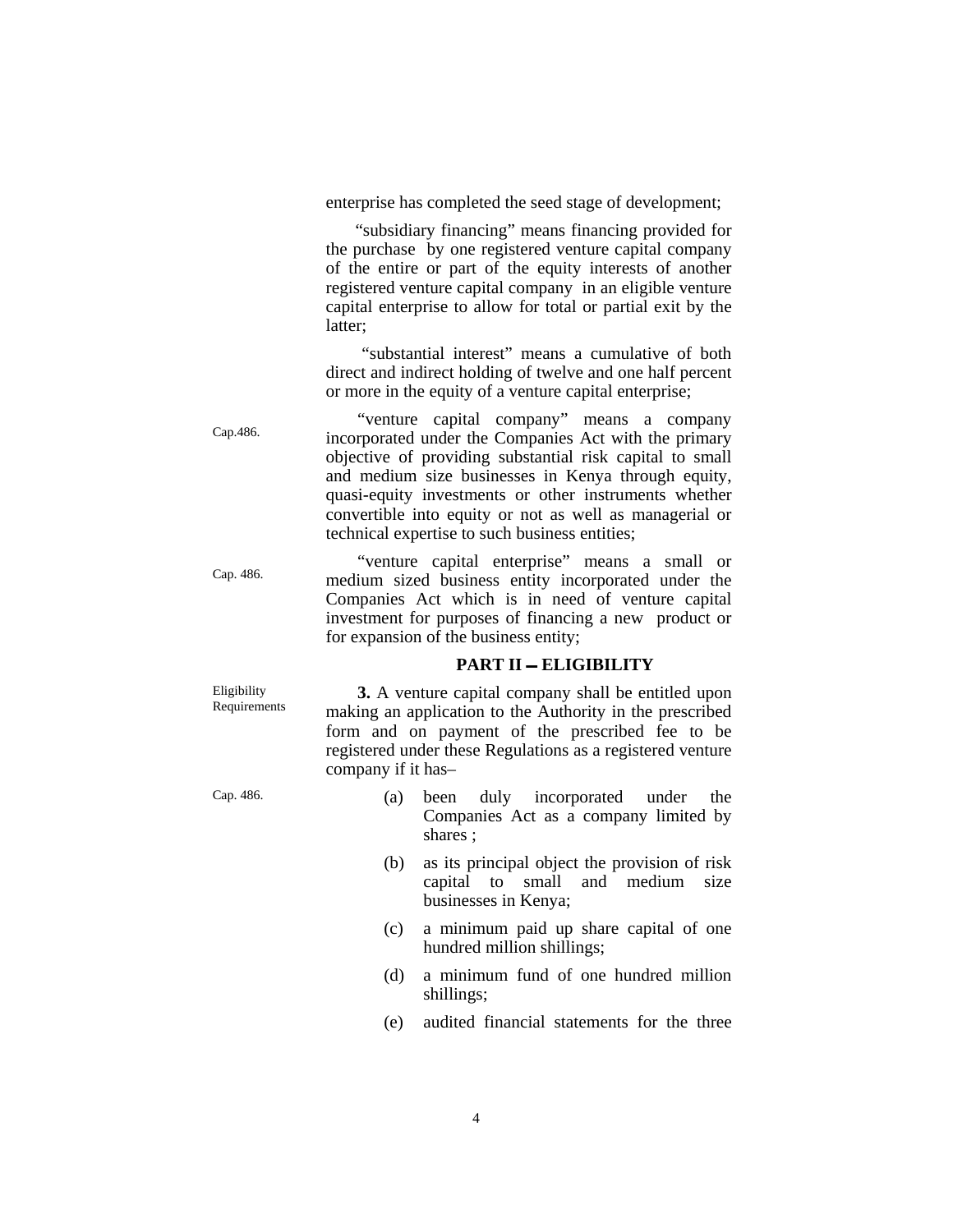years immediately preceding the date of application, the latest of which shall not be older than six months as at the date of application (where applicable);

- (f) have a demonstrable track record as a venture capital company of at least three years or in the alternative, one or more of its directors shall have a demonstrable track record in the management of venture capital funds for a period of at least three years;
- (g) engaged a fund manager duly licensed by the Authority;
- (h) a board of directors of which at least one third of the directors are independent directors;
- (i) appointed an auditor who is a member of the Institute of Certified Public Accountants of Kenya; and
- (j) appointed a secretary who is a member of the Institute of Certified Public Secretaries of Kenya.

#### **PART III - REGISTRATION**

Application. **4.**(1) An application for registration shall be made by a venture capital company in the prescribed form set out in the First Schedule and shall be accompanied by the following–

- (a) a certified copy of the applicant's certificate of incorporation or certificate of compliance;
- (b) a certified copy of the applicant's memorandum and articles of association;
- (c) a certified copy of the board resolution approving the application for registration;
- (d) details of the investment policy in respect of each fund to be operated by the applicant setting out the following particulars-
	- (i) investment objectives;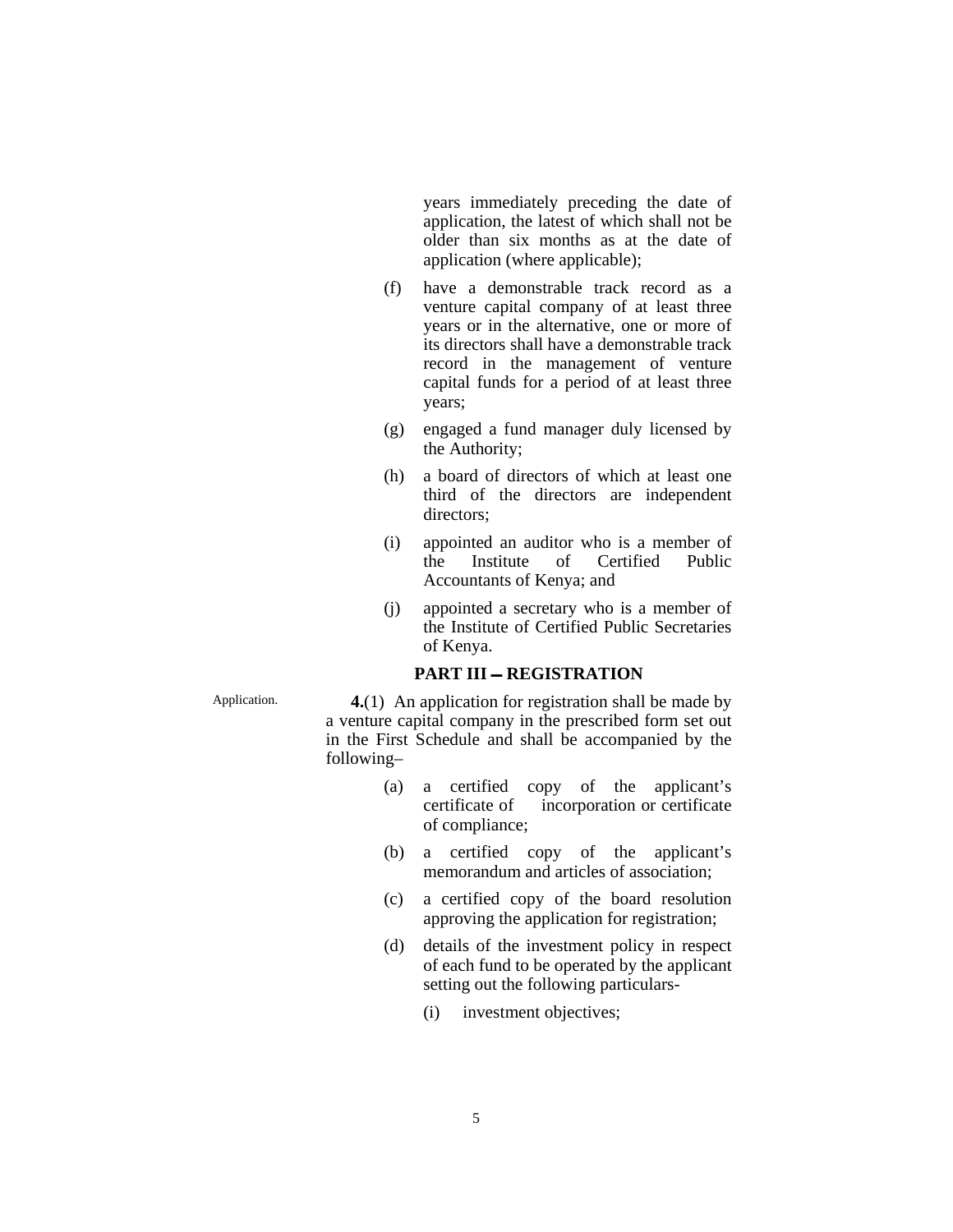- (ii) minimum and maximum investment amounts in any single enterprise;
- (iii) investment rules, investment process (including minimum commitment and investment periods and procedures for draw down) and exposure limits to individual eligible venture capital enterprises;
- (iv) preferred mode of divestiture from eligible venture capital enterprises;
- (v) disclose a clear strategy for the diversification of investments in eligible venture capital enterprises.
- (vi) policies on fees and charges;
- (vii) profile of companies invested in (where applicable); and
- (viii) details of risks factors that are specific to the chosen investment sectors, or sectors intended to be invested in;
- (e) a letter of acceptance of the appointment from the fund manager in the prescribed Form set out in Fourth Schedule;
- (f) the management agreement between the registered venture capital company and the fund manager containing the particulars required under Regulation 10;
- (g) audited financial statements of the applicant for the last three financial years immediately preceding the date of application (where applicable), provided that where at the date of the application is-
	- (i) more than three months, but less than six months have lapsed since the end of the immediately preceding financial year in respect of which the latest audited financial statements relate, the applicant shall provide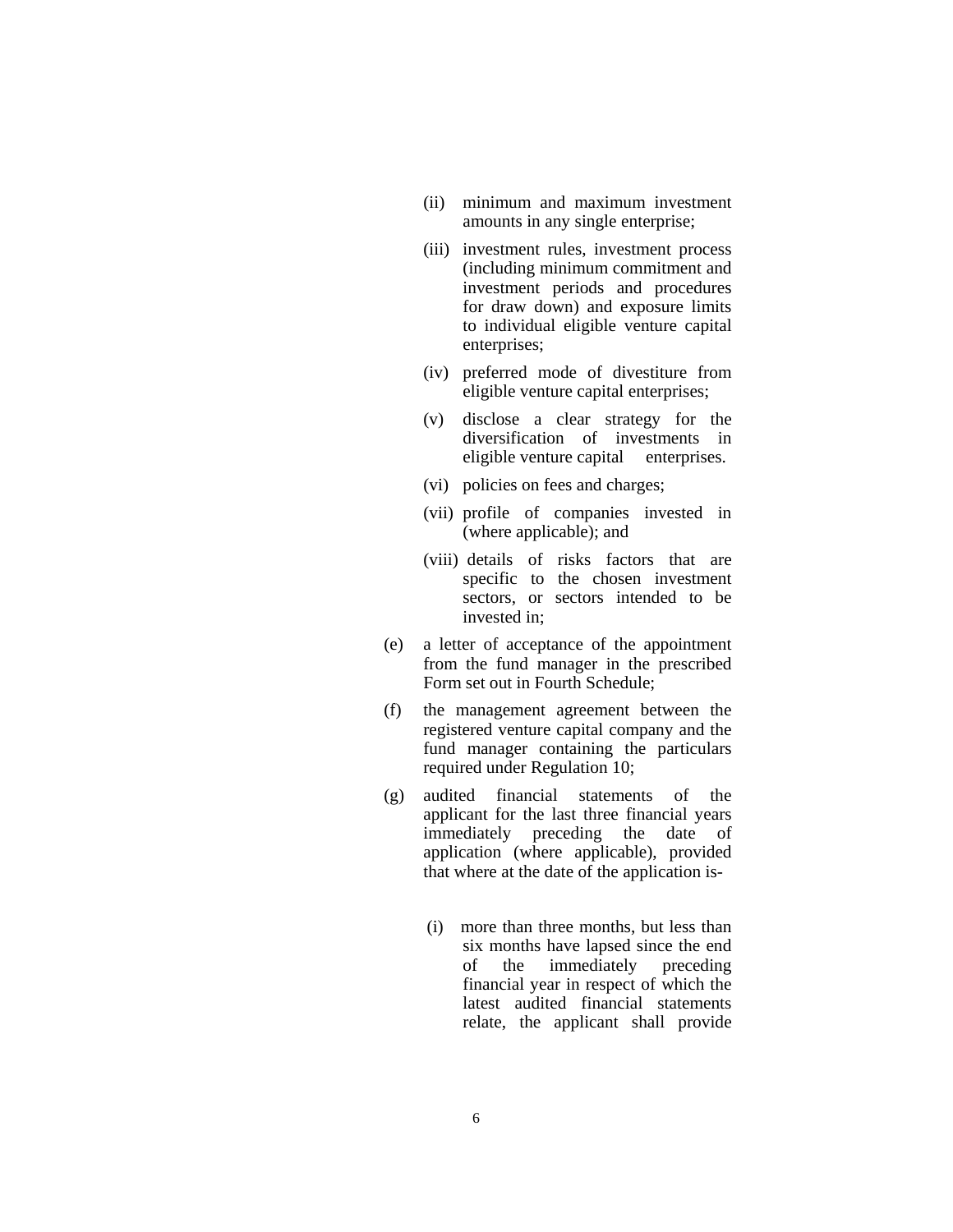unaudited accounts for the first three months following the end of the financial year;

- (ii) more than six months have lapsed since the end of the immediately preceding financial year in respect of which the audited financial statements relate, the applicant shall provide interim audited financial statements for the first six months following the end of the financial year;
- (iii) more than nine months have elapsed since the end of the immediately preceding financial year in respect of which the latest audited financial statements relate, the applicant, shall in addition to the interim audited financial statements required under (ii) above, provide unaudited accounts for the three months period following the end of the six months to which the interim audited financial statements relate;
- (h) a declaration by the directors in the prescribed form set out in the Third Schedule;
- (i) declarations by each of the directors in respect of questions 18 to 24 of the First Schedule;
- Cap. 488. (j) a bank reference from a commercial bank duly licensed under the Banking Act stating the length of its relationship with the applicant and containing a statement on the manner in which the applicant has managed its account(s); (where applicable)
	- (k) business references from at least two companies in which the applicant has invested explaining the nature and duration of the investment(s) and the contribution applicant has made to the business of the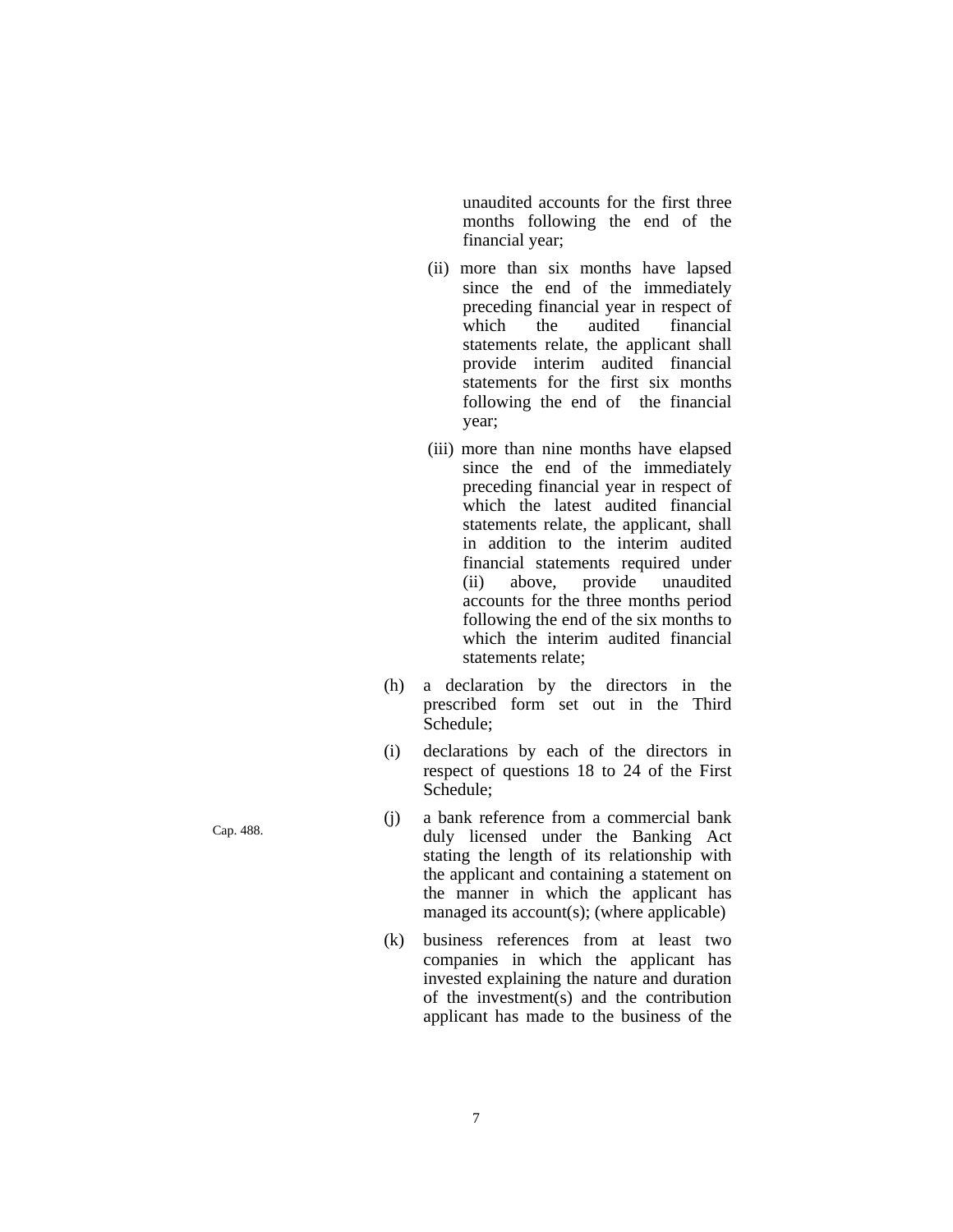company providing the reference (where applicable);

- (l) the prescribed application fee; and
- (m) any further information that the Authority may deem necessary to determine the application.

Registration **5.**(1) The Authority may, on satisfying itself that an applicant meets the requirements for registration, register the applicant and issue a certificate of registration in the form set out in the Second Schedule.

> (2) The certificate of registration issued under this Regulation shall remain in force until it is revoked by the Authority.

Fees. **6.**(1) Upon registration, the registered venture capital company shall pay the prescribed approval fees in respect of itself and each of its funds.

> (2) Every fund of the registered venture company shall pay the prescribed annual fee each year, provided that no annual fee shall be payable in the year of registration.

Letter of no<br> **7.** The registered venture capital company shall not<br>
objection.<br>
change its shareholders directors or fund manager unless change its shareholders, directors or fund manager unless it has received a written confirmation stating that the Authority has no objection to the proposed change.

#### **PART IV - INVESTMENTS**

 **8.**(1) For purposes of these Regulations, investment in an eligible venture capital enterprise shall include investments in a company or person associated or acting in concert with an eligible venture capital enterprise.

 (2) The eligible venture capital enterprises for purposes of these Regulations shall be enterprises whose primary business activity does not include any of the following–

- (a) trading in real property;
- (b) banking and financial services;
- (c) retail and wholesale trading services.

## **PART V - FUND MANAGERS**

Certificate of

Capital Markets (Licensing Requirements) (General) 2002.

Letter of no

Eligible venture capital entreprises.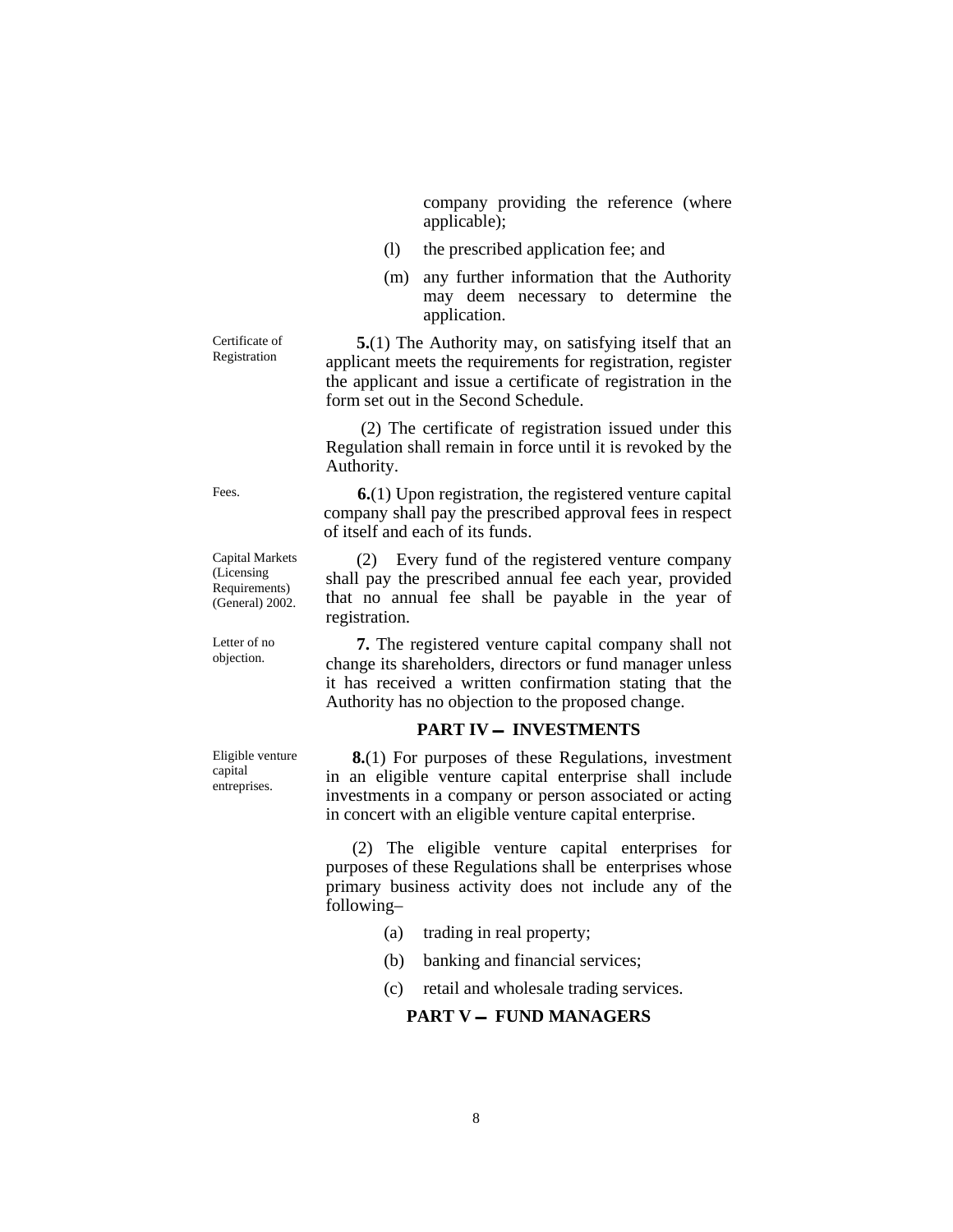Approval of Fund Approval of Fund **9.** No person shall act or be appointed as a fund<br>Manager. manager for the nurmoses of a registered venture conital manager for the purposes of a registered venture capital company or any of its funds unless such person is duly approved by the Authority to manage venture capital funds.

Obligations of the

Obligations of the **10.** Notwithstanding the provisions of any Fund Manager. management arrangement the fund management and Management management agreement, the fund manager shall–

- (a) ensure that a prudent investment policy is in place in respect of each fund;
- (b) ensure that all fund investments are carried out in accordance with the disclosed investment policy and in compliance with the Capital Markets Act and Regulations and all other applicable laws; and
- (c) notify the Authority immediately and in any event in writing within twenty four hours of any event that results in less than seventy five percent of the investable funds of the registered venture capital company being invested in eligible venture capital enterprises.

Resignation of the Resignation of the  $\frac{11}{11}$  A fund manager may resign by giving a fund manager. written notice to the board of directors of the registered venture capital company and copied to the Authority stating the reasons for the resignation.

> (2) The notice period shall be one month or such longer period as may have been stipulated in the management agreement.

Removal of Fund

Removal of Fund **12.** A fund manager shall be removed–<br>Manager.

- (a) immediately upon the suspension or revocation of its licence by the Authority or
- (b) by one month's notice, or such longer period as may be stipulated in the management agreement, in writing by the board of directors of the registered venture capital company.

Hand-over to new Fund Manager. **13.** A fund manager shall within fourteen days of the date of resignation or removal deliver to the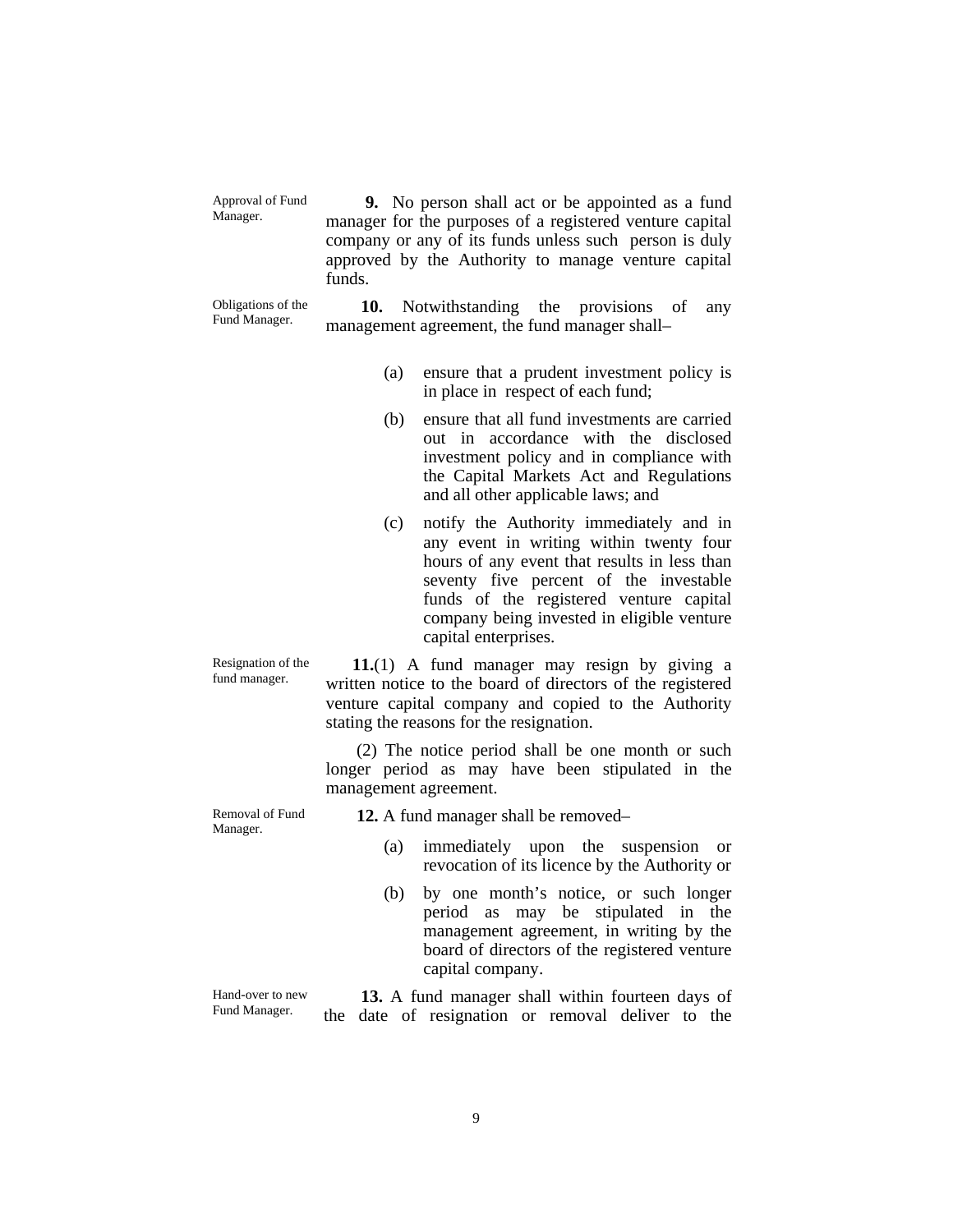registered venture capital company and copy to the Authority all information and documents relating to its contractual duties including-

- (a) statements pertaining to all the funds under its management;
- (b) details of the investment portfolio and details of the cost of such investment and estimated yields;
- (c) statements relating to any incomplete transactions;
- (d) records required to be maintained by the fund manager;
- (e) duly executed transfer documents relating to any securities registered in the name of the fund manager as nominee for the registered venture capital company;
- (f) letters of resignation by the fund manager or persons appointed by the fund manager as nominee for the registered venture capital company from any directorships made pursuant to the management agreement; and
- (g) particulars of all contact persons for purposes of follow up of the investment portfolios.

**14.** The board of directors of the registered venture shall within one month of the resignation or removal of the fund manager, appoint another fund manager and shall within seventy two hours of the appointment forward to the Authority a certified copy of the fund manager's letter of consent to appointment in the prescribed form set out in Fourth Schedule and provide the Authority with a copy of the management agreement with the new fund manager.

#### **PART VI - FUND RAISING**

 **15.** A registered venture capital company shall not raise funds by way of offers to the public.

offers to the public.

Prohibition on

Appointment of new Fund Manager.

Filing of

Filing of **16.** A registered venture capital company shall file the placement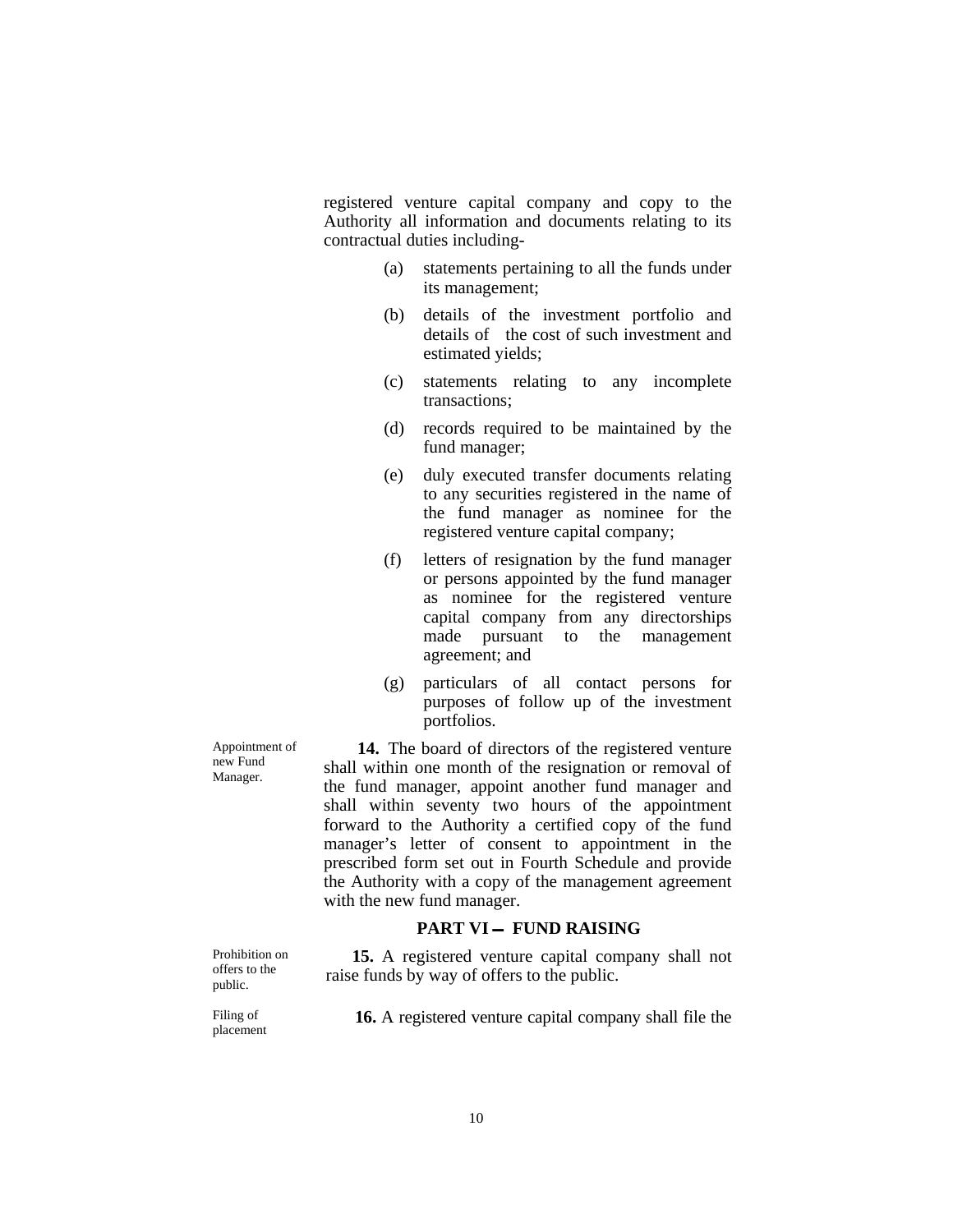Private

Placement

memorandum. placement memorandum with the Authority at least thirty days before publication.

Private **17.** A registered venture capital company seeking to Placements. raise funds shall publish a placement memorandum which shall contain details on the terms and conditions on which funds are to be raised from investors.

Placement **18.** A registered venture capital company shall make returns of the funds raised to the Authority within fourteen days of the close of the offer.

### **PART VII - CONTINUING REPORTING OBLIGATIONS**

affairs of the funds under its management.

includes the following information-

 **19.**(1) The fund manager shall keep books of account and maintain records that accurately reflect the

 (2) Every record shall be preserved for at least seven years after the completion of the transaction to which it

Records to be maintained by Fund Manager.

Quarterly<br>Returns.

relates. **20.** Each fund manager shall within one month after the end of each quarter (including the last quarter of the financial year), file with the Authority a return that

- (a) details of any investments made by each fund under its management during the quarter, and the consideration paid for those investments; and
- (b) details of any disposals of investments during the quarter, and any profit derived or loss incurred from those disposals (including details of how that profit or loss was calculated).

Annual Returns. **21.**(1) The directors of the registered venture capital company shall within three months of the end of the registered venture capital company's financial year, file with the Authority annual returns with the following information–

> (a) name and address of each shareholder (including details of any beneficial interests) of the registered venture capital company and details of their investment;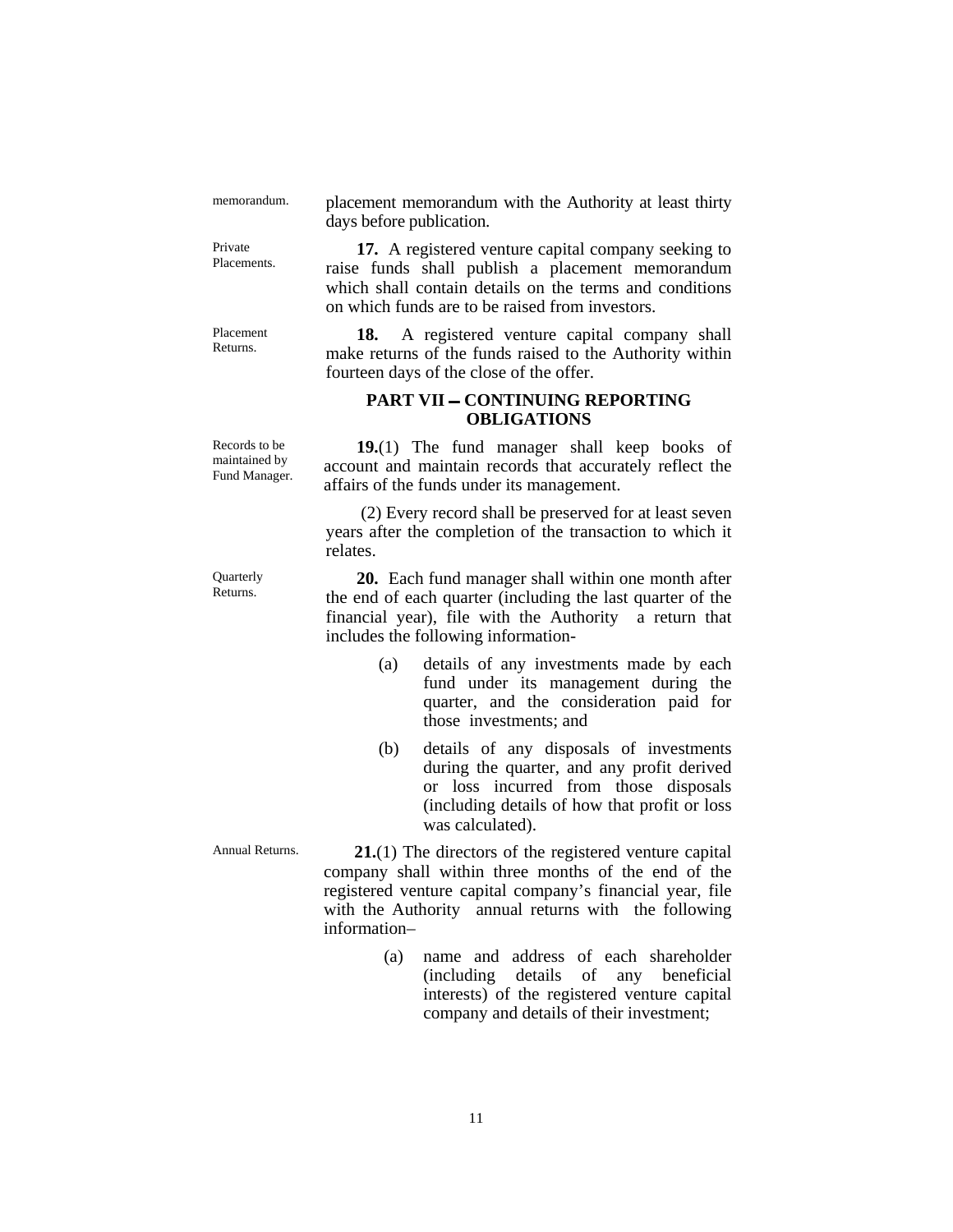- (b) changes in shareholding in the financial year;
- (c) names and address of each director of the registered venture capital company;
- (d) changes in the board of directors of the registered venture capital company within the year; and
- (e) annual audited accounts of the registered venture capital company for that financial year.

(2) The returns shall be accompanied by a report of the fund manager in respect of each fund under the registered venture capital company detailing-

- (a) proposed changes in information specified under Regulation 4 or the investment policy; and
- (b) particulars of investments in eligible venture capital enterprises by that fund as at the end of that year and any changes in the course of the year, including-
	- (i) the level of investment in each eligible venture capital enterprise and the return thereon; and
	- (ii) disposals of investments during that year including any profits derived or losses incurred from that disposal.

Additional

Additional **22.** Notwithstanding the foregoing, the Authority may<br>Information. require such further information as it may deem necessary.

## **PART VIII - DEREGISTRATION**

Deregistration. **23.**(1) The Authority may de-register a registered venture capital company where–

- (a) the board of directors of the registered venture capital company requests in writing that the venture capital company be deregistered;
- (b) the registered venture capital company ceases to meet the requirements for registration or fails to comply with the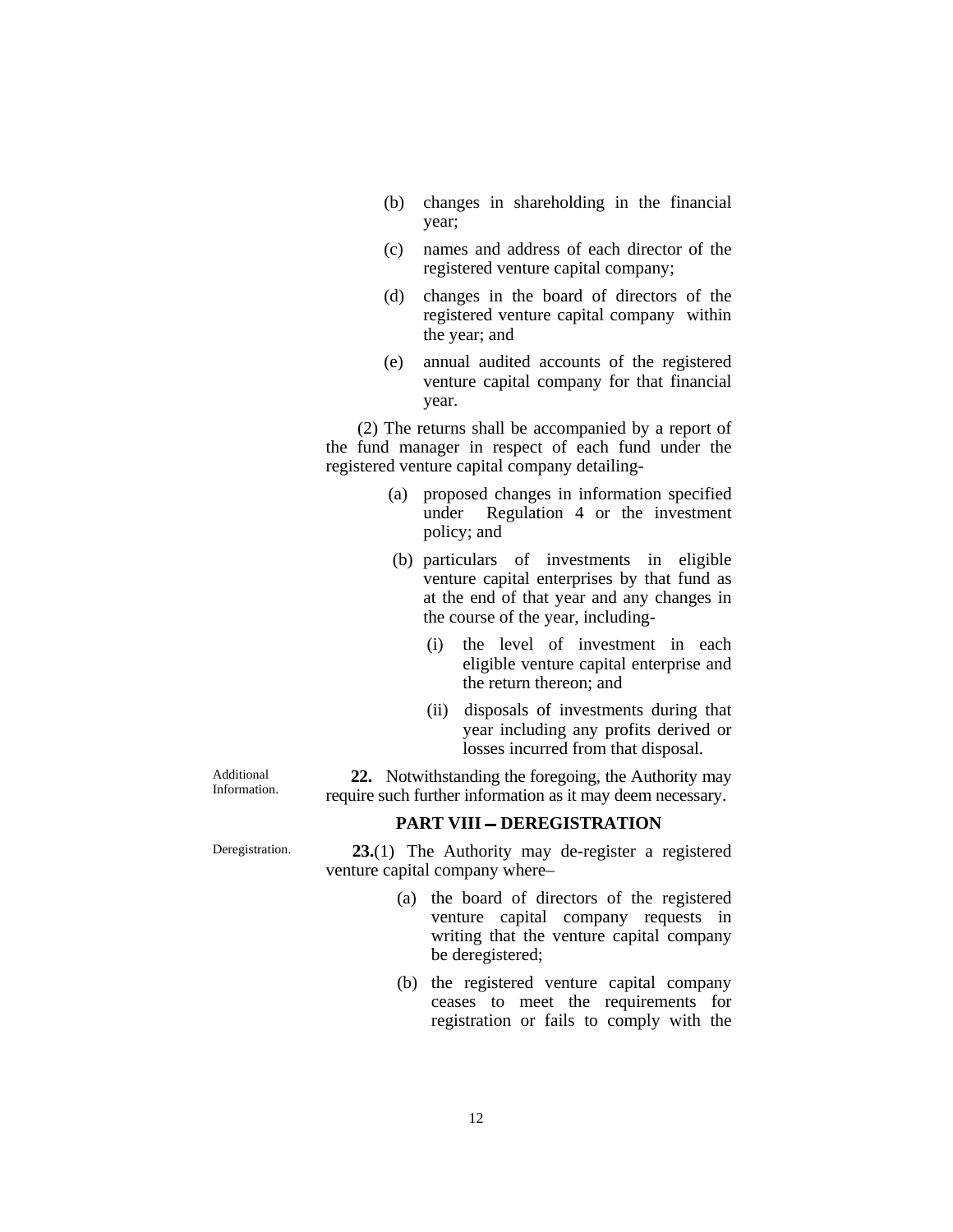- (c) any returns or other information filed by the registered venture capital company or fund manager are found to contain false or misleading information;
- (d) the registered venture capital company fails to take such corrective action in respect of a breach as indicated by Authority within the time prescribed;
- (e) the Authority becomes aware of any facts or circumstances, which in the Authority's opinion, warrant deregistration of the registered venture capital company in the public interest.

**24.** The Authority shall within five days of deregistration of a registered venture capital company notify the Commissioner of Income Tax and within thirty days publish the deregistration in the Gazette.

#### **PART VI - MISCELLANEOUS**

Provision. **25.** Any venture capital company registered prior to the commencement date of these Regulations shall within twelve months of the commencement of these Regulations comply with these Regulations.

Extension of **26.** The Authority may extend the period of transition period. compliance further for a period of not more than twolve compliance further for a period of not more than twelve months upon request of a venture capital company registered prior to the commencement of these Regulations.

> **27.** Upon the expiry of the twelve months under Regulation 25 or the extended period under Regulation 26, as the case may be, the Authority may deregister any registered venture capital company that has not complied with these Regulations

 **28.** A registered venture capital company shall not lend to, invest in, provide finance to, act as a guarantor to or otherwise be exposed to any of its directors, affiliate companies or companies in which any of its directors and or their close relations hold a substantial interest.

Verification of<br>source of funds.

**29.** A registered venture capital company shall take

Notification of Commissioner of Income Tax and publication.

Transition

Extension of

Deregistration on expiry of transition period.

Prohibition on investing in related parties.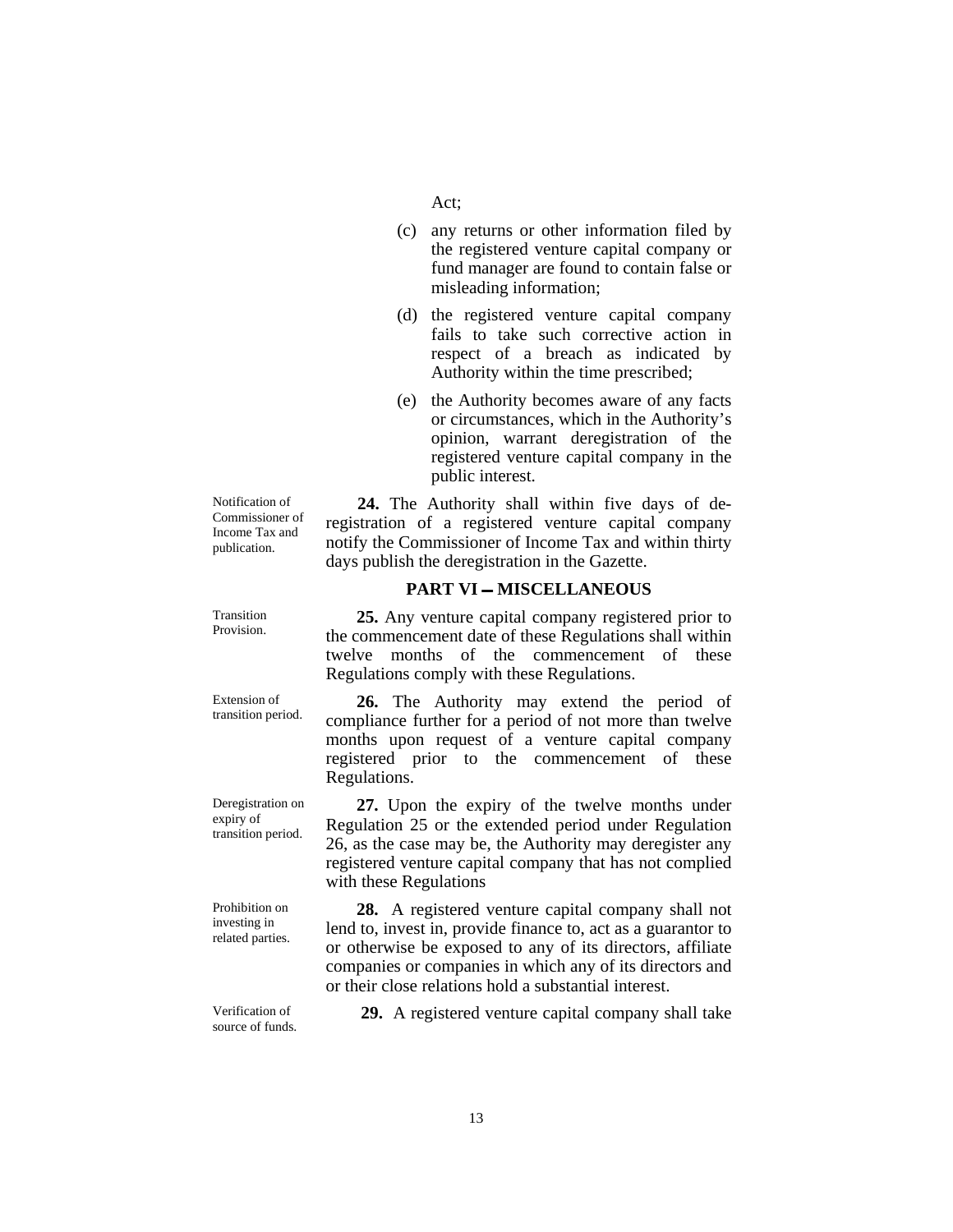all reasonable measures to verify the sources of its funds as well as its investments to ensure it is not used as a conduit for funds sourced from or to be applied to criminal or socially undesirable activities including but not limited to money laundering and corruption.

Disclosure of Disclosure of **30.** A registered venture company shall ensure that Registration. **31.** A registered venture company shall ensure that it includes in its written communications a statement that it is registered by the Capital Markets Authority.

#### **FIRST SCHEDULE**

#### **THE CAPITAL MARKETS ACT**

*(Cap. 485A)* 

**Form 1** (r.4)

### **THE CAPITAL MARKETS (REGISTERED VENTURE CAPITAL COMPANIES) REGULATIONS, 2007**

## **APPLICATION FOR REGISTRATION AS A VENTURE CAPITAL COMPANY**

Please attach annexure(s) where necessary. Any annexure(s) should be clearly identified.

|  |  |  | 4. Physical and Postal Address of principal |  |
|--|--|--|---------------------------------------------|--|
|  |  |  |                                             |  |
|  |  |  |                                             |  |
|  |  |  |                                             |  |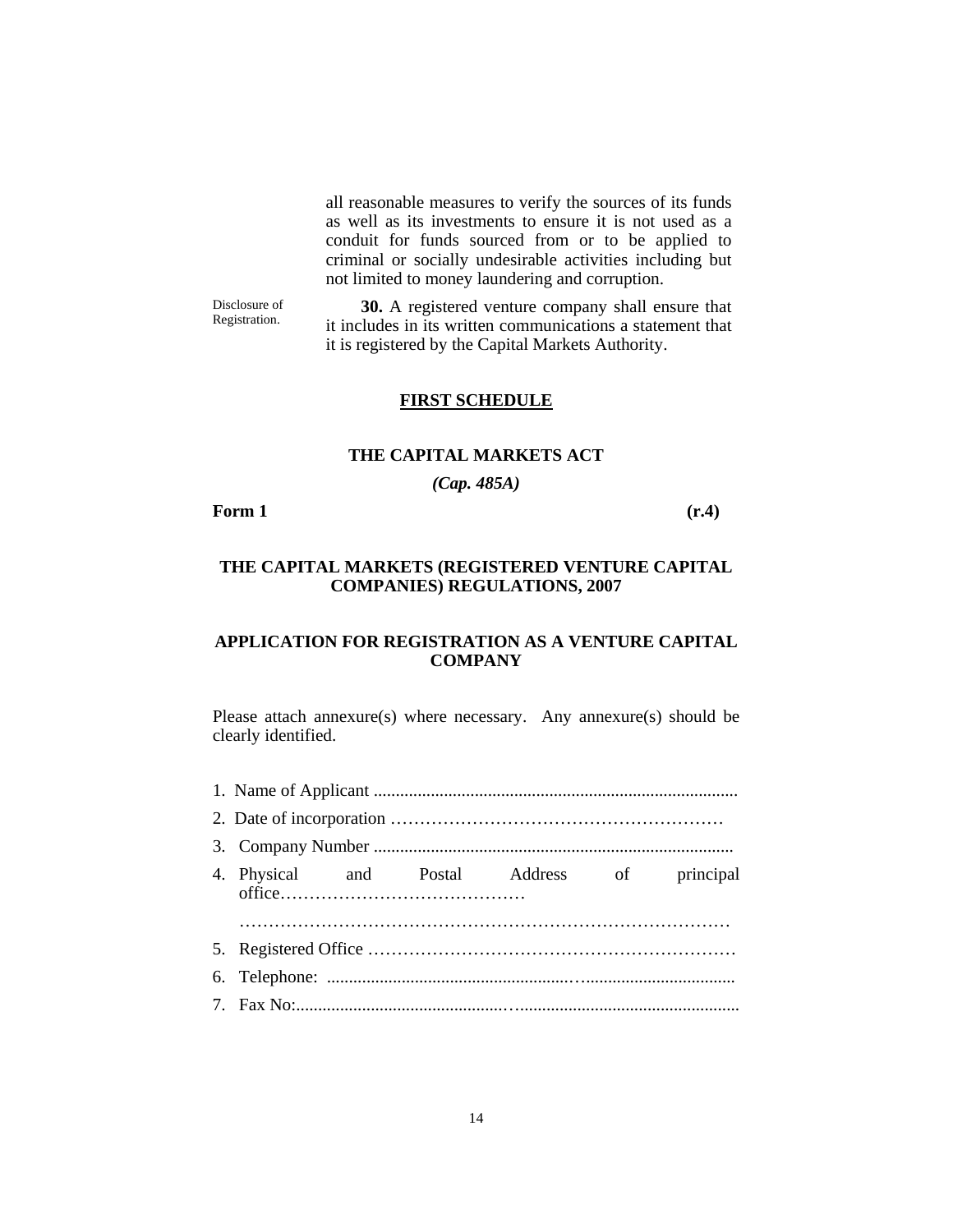| 8.                                                                                                         |                               |                                        |  |
|------------------------------------------------------------------------------------------------------------|-------------------------------|----------------------------------------|--|
| 9.                                                                                                         | Details of capital structure: |                                        |  |
|                                                                                                            | (a)                           |                                        |  |
|                                                                                                            | (b)                           |                                        |  |
|                                                                                                            | (c)                           |                                        |  |
|                                                                                                            | (d)                           | Number and broad description of funds: |  |
|                                                                                                            | (e)                           | Components (of each Fund):             |  |
|                                                                                                            |                               | i.                                     |  |
|                                                                                                            |                               | ii.                                    |  |
|                                                                                                            |                               | iii.                                   |  |
|                                                                                                            |                               |                                        |  |
|                                                                                                            |                               |                                        |  |
|                                                                                                            |                               |                                        |  |
| 10. Details of subsidiary and associate companies with the percentage of<br>shareholding in each.          |                               |                                        |  |
|                                                                                                            |                               |                                        |  |
|                                                                                                            |                               |                                        |  |
|                                                                                                            |                               |                                        |  |
| 11. Details of holding and affiliated companies with percentage of<br>shareholding of the holding company. |                               |                                        |  |
|                                                                                                            |                               |                                        |  |
|                                                                                                            |                               |                                        |  |
|                                                                                                            |                               |                                        |  |
|                                                                                                            |                               |                                        |  |
| 12. The nature of venture capital financing it is to undertake:                                            |                               |                                        |  |
|                                                                                                            |                               | seed capital financing<br>i.           |  |
|                                                                                                            |                               | start-up capital financing<br>ii.<br>П |  |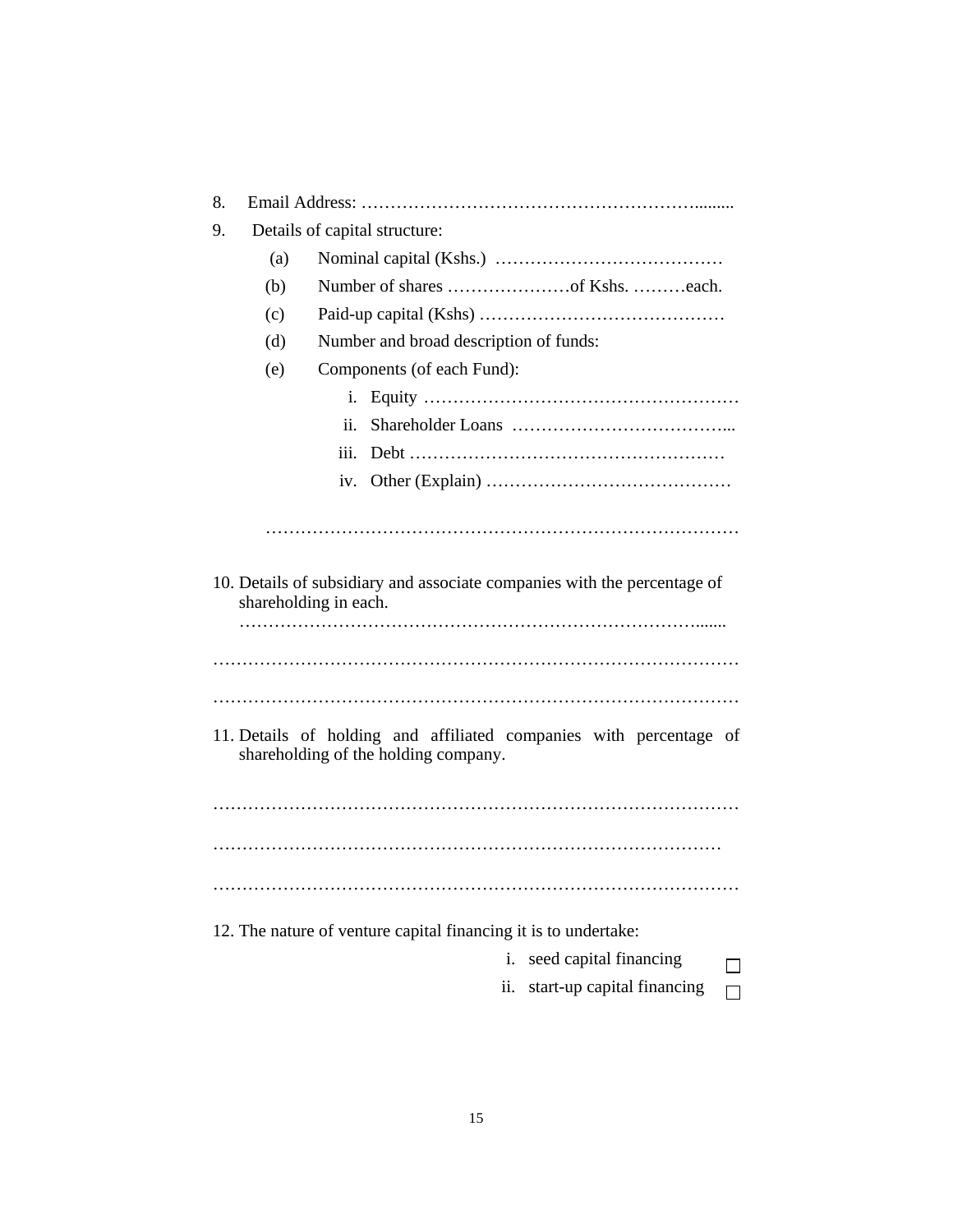| v. fund of funds |                                                      |
|------------------|------------------------------------------------------|
| vi. Other.       |                                                      |
|                  |                                                      |
|                  |                                                      |
|                  |                                                      |
|                  |                                                      |
|                  |                                                      |
|                  |                                                      |
|                  |                                                      |
|                  |                                                      |
|                  |                                                      |
|                  |                                                      |
|                  |                                                      |
|                  |                                                      |
|                  |                                                      |
|                  | iii. mid-stage financing<br>iv. subsidiary financing |

14. Provide the following details in respect of each shareholder. In the case of corporate shareholders, provide the relevant details in respect of the ultimate beneficial owners of the issued shares. In respect of each individual copies of the national identify cards or passport shall be annexed.

| Shareholdings (directly or indirectly) in other Companies |  |  |
|-----------------------------------------------------------|--|--|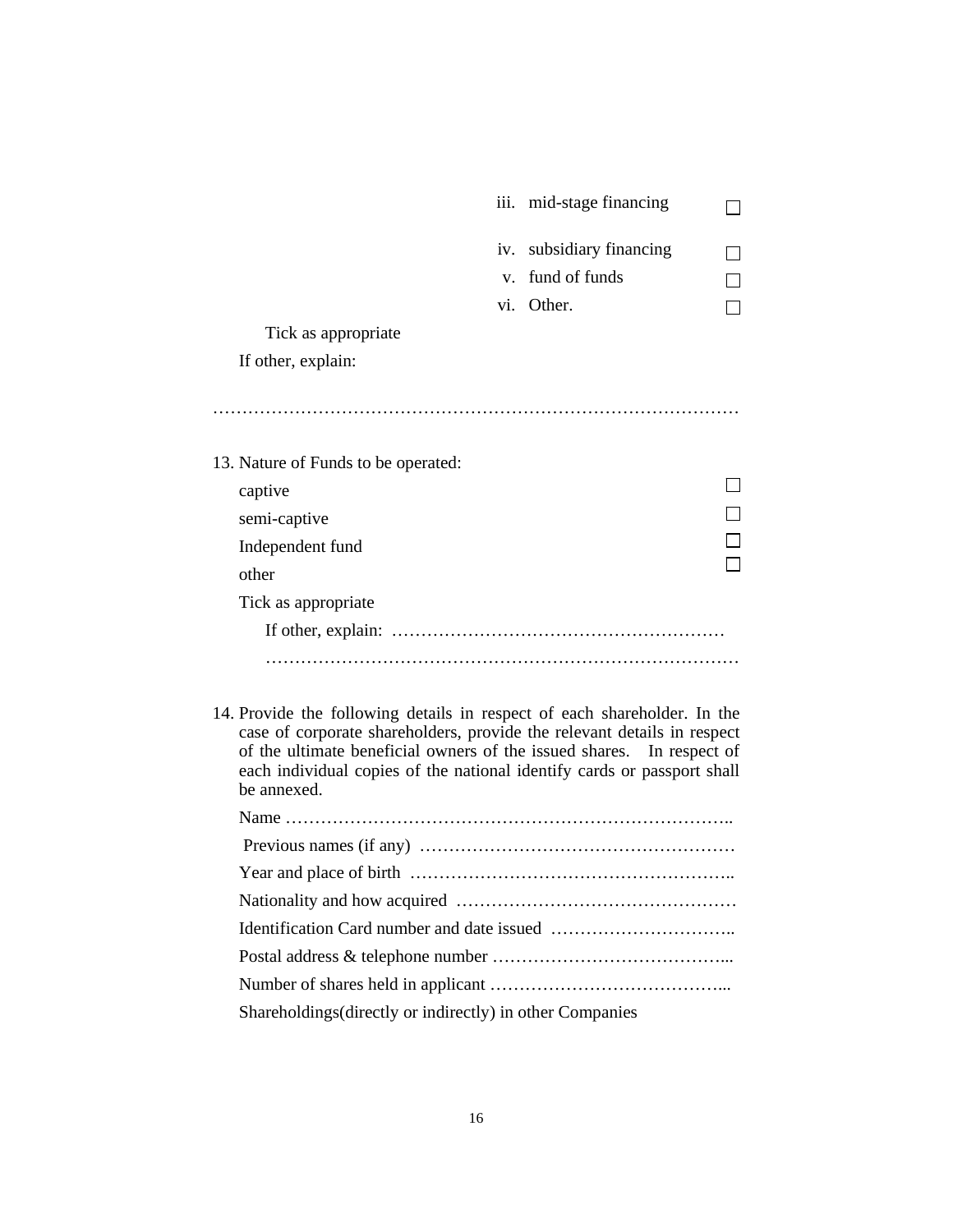| 15. Provide the following details in respect of each Director and the<br>Secretary. In respect of each individual copies of the national identify<br>cards or passport shall be annexed. |
|------------------------------------------------------------------------------------------------------------------------------------------------------------------------------------------|
|                                                                                                                                                                                          |
|                                                                                                                                                                                          |
|                                                                                                                                                                                          |
|                                                                                                                                                                                          |
| Identification Card/Passport number and date issued                                                                                                                                      |
|                                                                                                                                                                                          |
|                                                                                                                                                                                          |
| Shareholdings (directly or indirectly) in other Companies                                                                                                                                |
|                                                                                                                                                                                          |
|                                                                                                                                                                                          |
|                                                                                                                                                                                          |
| Professional qualifications and year obtained:                                                                                                                                           |
|                                                                                                                                                                                          |
|                                                                                                                                                                                          |
| Specific experience related to the provision of venture                                                                                                                                  |
| In case of Secretary: Institute of Certified Public Secretaries of Kenya                                                                                                                 |
| 17. Particulars of the auditor of the registered venture capital company                                                                                                                 |
|                                                                                                                                                                                          |
|                                                                                                                                                                                          |
|                                                                                                                                                                                          |
|                                                                                                                                                                                          |
|                                                                                                                                                                                          |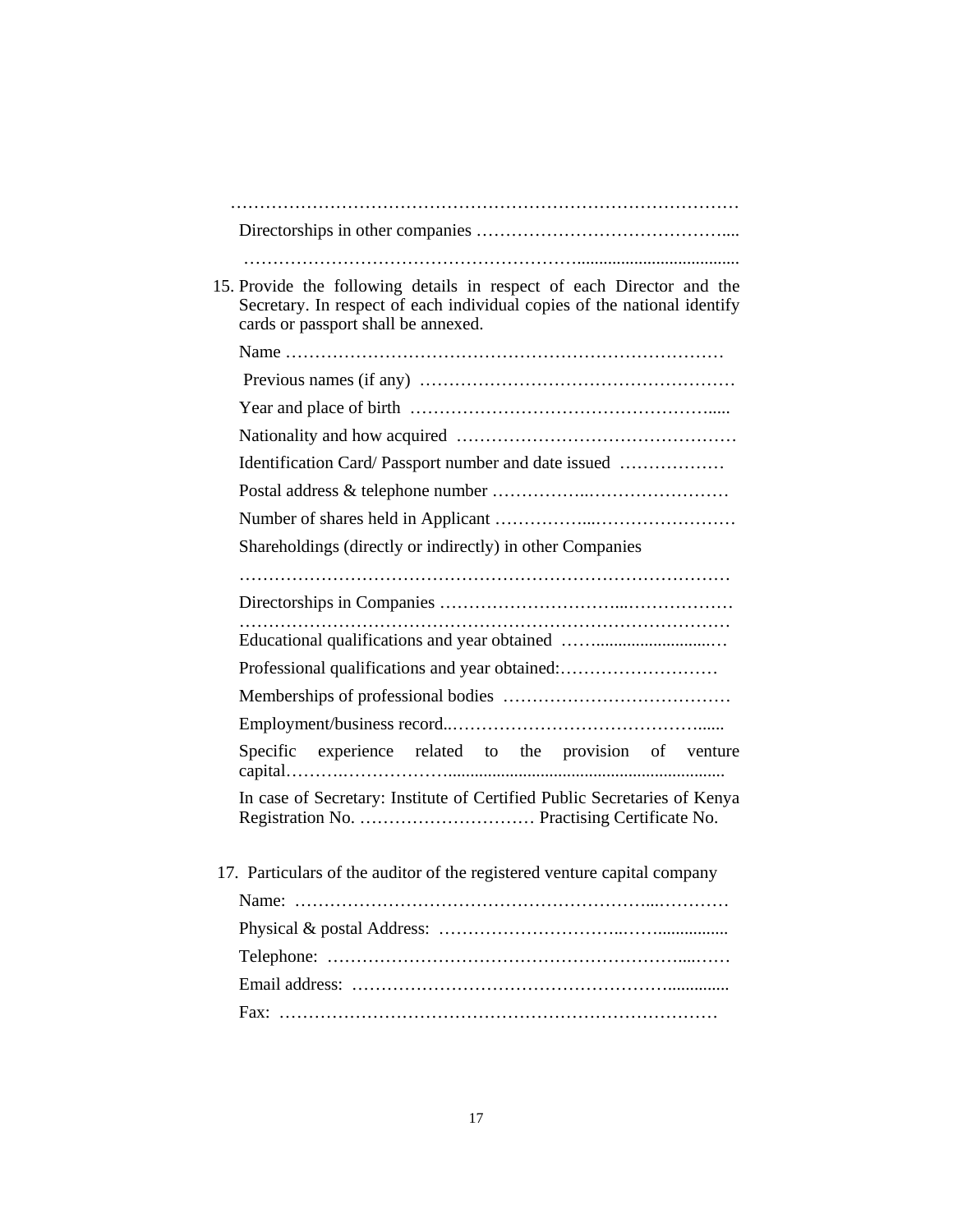Institute of Certified Public Accountants of Kenya Registration Number:...................................................................................................

Practising Certificate No. …………………………………...................

**Provide individual responses to the following questions in respect of each of the shareholders, directors and secretary** :

18. Have you at any time been placed under receivership, declared bankrupt, or compounded with or made an assignment for the benefit of creditors, in Kenya or elsewhere? If 'yes', give details

……………….…………………………………………………… ………………………………………………………………………

- 19. Have you been a director, shareholder or manager of a company that has been:
	- (a) denied any licence, approval or registration to carry out business in the financial sector in any jurisdiction, or had such licence withdrawn after it was made or any authorization revoked: Yes/No.

If Yes, give details.

 ……………………………………………………....................…… ........... ………………………………………………………………

(b) a director of a company providing banking, insurance, financial or investment advisory services whose licence has been revoked by the appropriate authority? If Yes, give details.

 …………………………………………………………………… ........... ………………………………………………………………

(c) subjected to any form of disciplinary action, censure, warned as to future conduct or publicly criticized by any regulatory authority or professional body in any country with regard to competence, soundness of judgement or otherwise. If yes, give details.

 ……………………………………………………………………... ............ ……………………………………………………..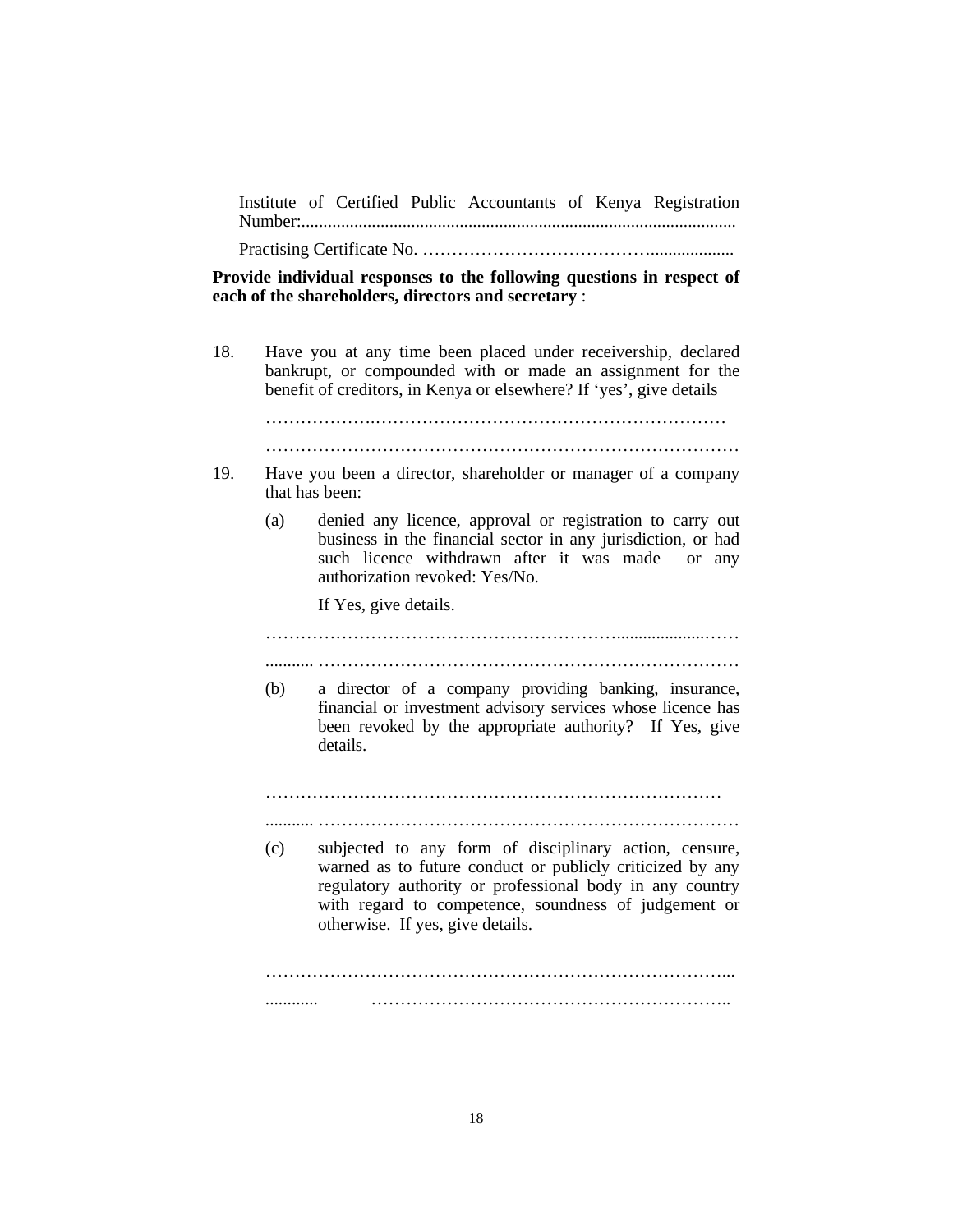20. Have you been involved in a violation of any law designed for protecting members of the public against financial loss due to dishonesty or incompetence. If 'yes', give details.

 ……………………………………………………………………… ………………………………………………………………………

21. Have you at any time been convicted of any criminal offence in any jurisdiction? If so, give particulars of the court in which you were convicted, the offence, the penalty imposed and the date of conviction.

> ……………………………………………………………………… ………………………………………………………………………

22. Have you or any entity in which you are or have been associated as a director, shareholder or manager, been the subject of an investigation, in any country, by a government department or agency (including tax authorities), professional association or other regulatory body? If 'yes', give details. ……………………………………………………………………...

……………………………………………………………………

23. Are you and/or a person associated with you now the subject of any proceeding that could result in a 'yes' answer to the above questions  $(19)$ ,  $(20)$ ,  $(21)$  and  $(22)$ ? If 'yes,', give details. ………………………………………………………………………

………………………………………………………………………

24 (1) Are you a shareholder or director of a member company of any securities exchange? If 'yes', give details. ………………………………………………………………………

………………………………………………………………………

- (2) Have you been
	- (a) refused membership of any securities organization? If 'yes', give details ……………………………………………………………… ………………………………………………………………
	- (b) expelled from or suspended from trading on or membership of any securities organization? If 'yes' give details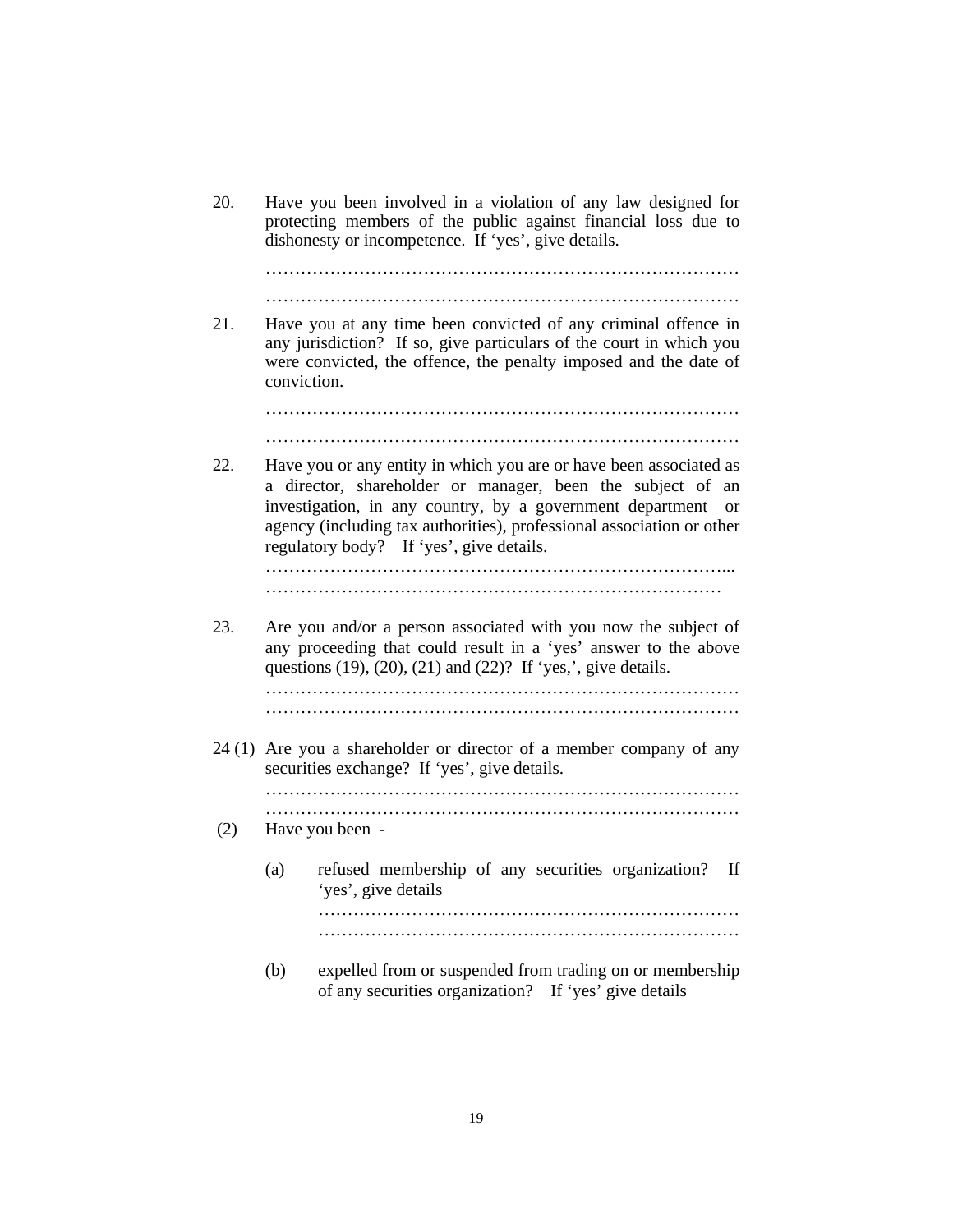| (c)                                            | subjected to any other form of disciplinary action by any<br>stock exchange? If 'yes', give details. |  |  |
|------------------------------------------------|------------------------------------------------------------------------------------------------------|--|--|
|                                                |                                                                                                      |  |  |
|                                                |                                                                                                      |  |  |
|                                                | and (Secretary) declare that all the information given                                               |  |  |
| in this application form is complete and true. |                                                                                                      |  |  |
|                                                |                                                                                                      |  |  |
| Signed:                                        |                                                                                                      |  |  |
|                                                |                                                                                                      |  |  |
|                                                |                                                                                                      |  |  |
|                                                |                                                                                                      |  |  |

## **SECOND SCHEDULE**

## **THE CAPITAL MARKETS ACT**

*(Cap. 485A)* 

## **THE CAPITAL MARKETS (REGISTERED VENTURE CAPITAL COMPANIES) REGULATIONS 2007**

## **CERTIFICATE OF REGISTRATION OF A VENTURE CAPITAL COMPANY**

**REGISTRATION NO.\_\_\_\_\_\_\_\_\_\_\_\_\_**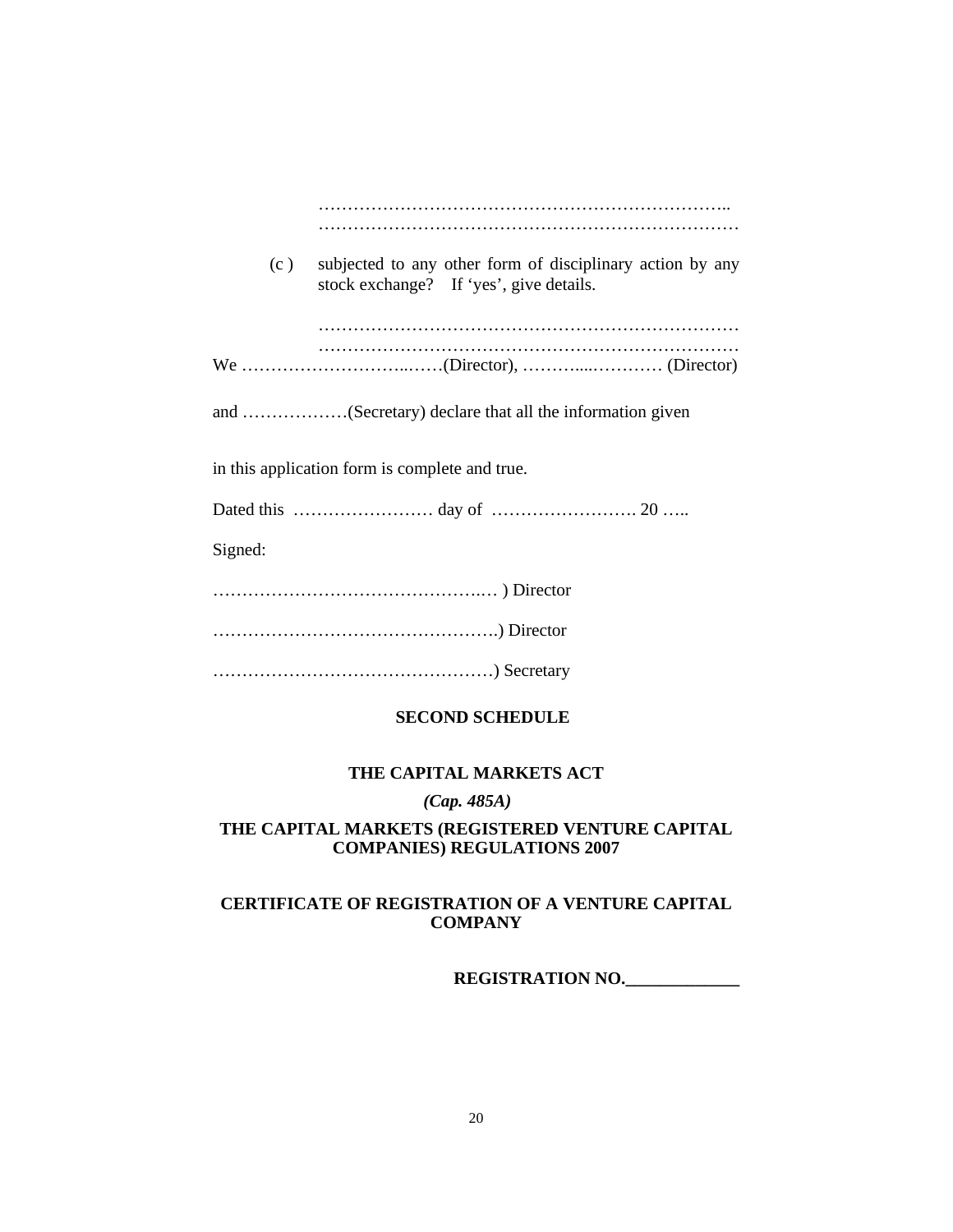This is to certify that.......................................... is a Registered Venture Capital Company.

Given under the seal of the Capital Markets Authority this …………..day of…………………………………

### **CHAIRMAN CHIEF**

# **EXECUTIVE**

#### **THIRD SCHEDULE**

## **THE CAPITAL MARKETS ACT**

### *(Cap. 485A)*

## **THE CAPITAL MARKETS (REGISTERED VENTURE CAPITAL COMPANIES) REGULATIONS 2006**

## **REGISTERED VENTURE CAPITAL COMPANY DIRECTORS DECLARATION**

#### *The following Declarations shall be submitted with this application form:*

We, the undersigned, being all the directors of  $\_\_$ Limited (the applicant herein) hereby declare as follows*:* 

- 1. We have exercised all due diligence in relation to seeking this registration. We accept full responsibility for the accuracy of all information given to the Authority.
- 2. We confirm that after having made all reasonable enquiries, and to the best of our knowledge and belief, there is no false or misleading statement or material omission which would render the information provided to be false of misleading to the Authority.
- 3. We have read and understood the Regulations and the provisions of the Act governing Registered Venture Capital Companies and undertake to ensure compliance with the same.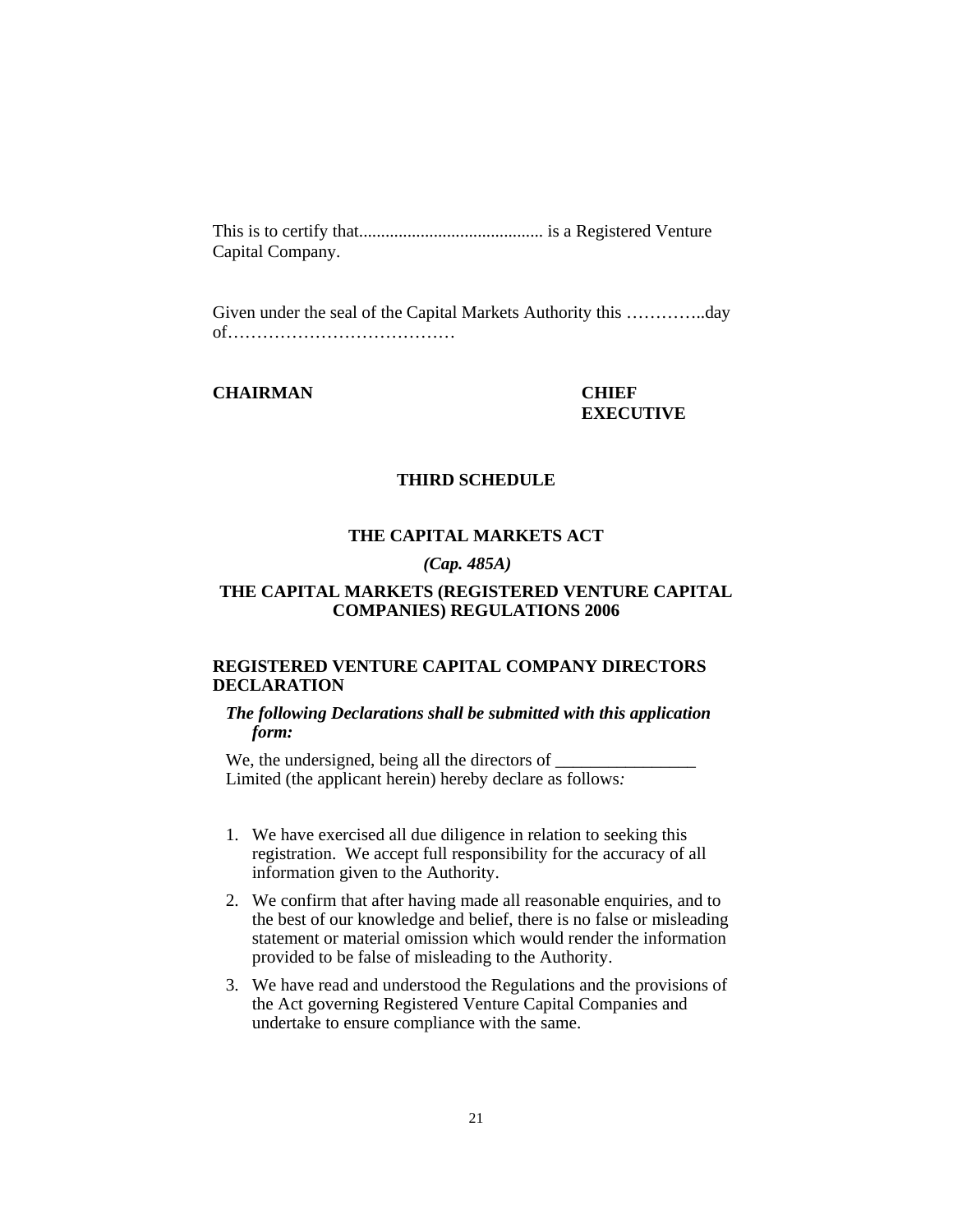Dated this …………………… day of ……………………. 20 …..

Signed:

……………………………………….… ) Director

………………………………………….) Director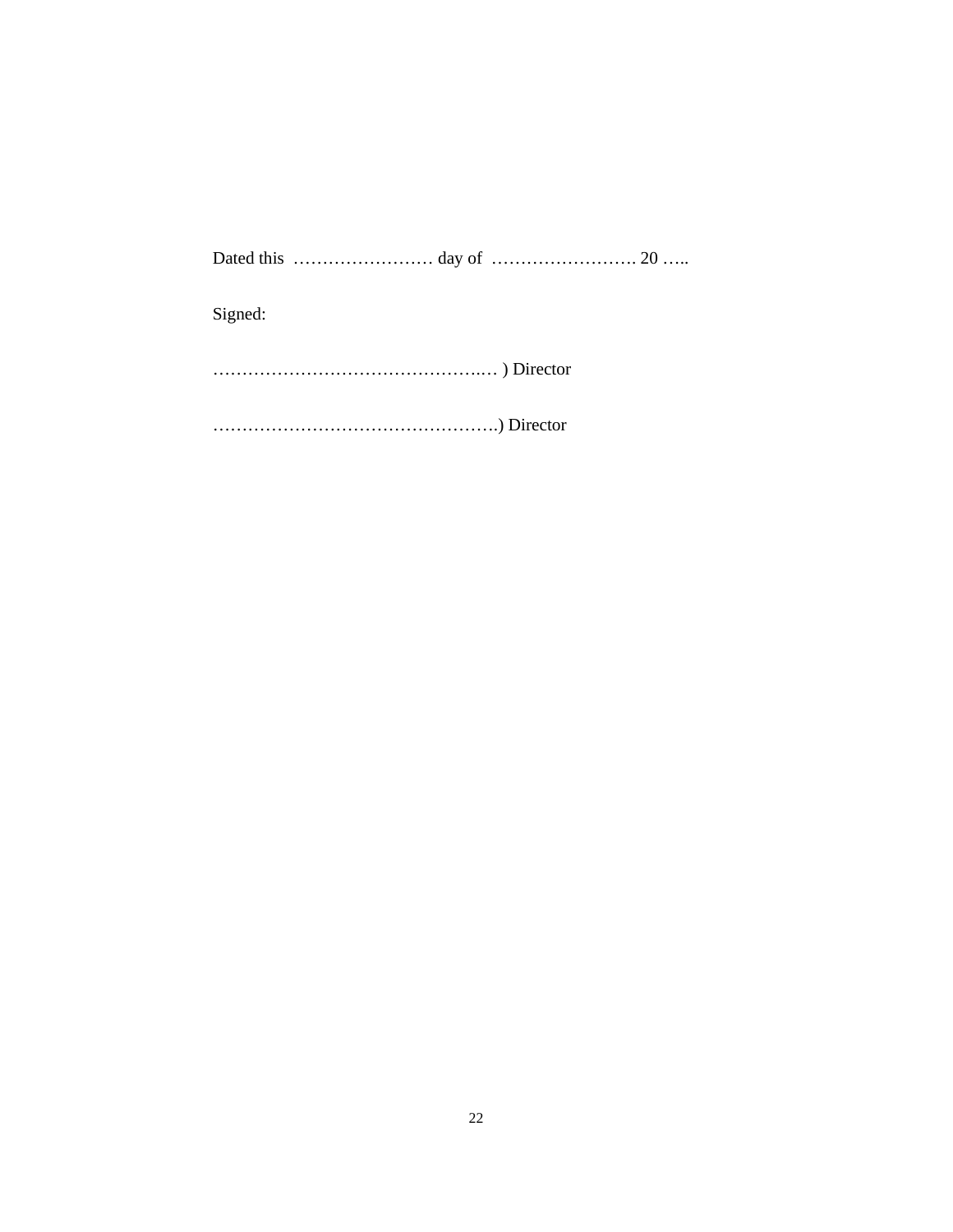## **FOURTH SCHEDULE THE CAPITAL MARKETS ACT**

#### *(Cap. 485A)*

## **THE CAPITAL MARKETS (REGISTERED VENTURE CAPITAL COMPANIES) REGULATIONS 2007**

#### **STATEMENT OF CONSENT BY FUND MANAGER**

…………………………….. Limited, being duly licensed by the Capital Markets Authority as a Fund Manager and approved to manage Venture Capital Companies (Licence No ……………) hereby accepts appointment as the Fund Manager of …………………………….… Limited and undertakes to comply with the Capital Markets Act and Regulations in executing all functions and duties attached to this appointment.

We declare that we have undertaken all due diligence exercises in relation to the proposed investment policy and funds in respect of which this application is being filed.

We undertake to inform the Authority immediately it comes to our knowledge that the Applicant has breached or failed to comply with any requirements.

Signed:

……………………………………….… ) Director

………………………………………….) Director/Secretary